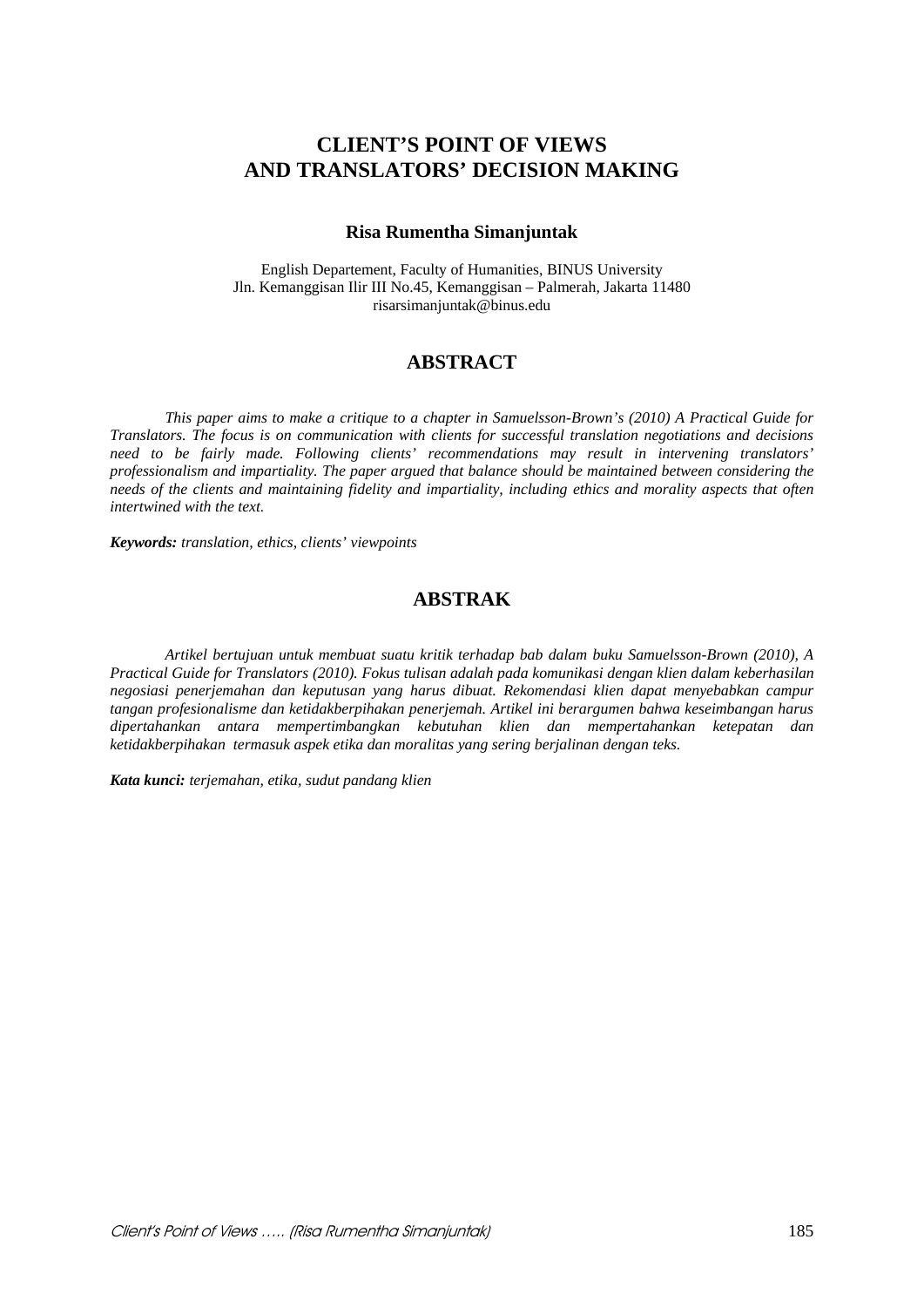### **INTRODUCTION**

Samuelsson-Brown (2010) offers a systematic and efficient guideline on translation as a profession. It contains a chapter entitled 'The client's view point', which starts with a broad view that every translator values their profession as respectable and deemed for highly quality (Samuelsson-Brown, 2010:35). Whether a translator does their service individually or as part of a translation agency, the service they provide is heartfelt as well as philosophically important. It is because, as Samuelsson-Brown expresses every translator would try "*to add value to an original document*" (Samuelsson-Brown, 2010:35). It is from this point that the strategies and issues discussed in this chapter are worth discussing.

This article will arrange the discussions in three parts, following the logic of problem, solution and further implication. Each of the part follows the sections in Samuelsson-Brown's (2010) chapter, which are: 'The service provider and the uninformed buyer', 'Is price any guide to quality' and lastly 'Communication with the translation service provider', following the general section in this paper mentioning the layout of the book chapter. This paper will initiate new issue to discuss ethics and morality, in which arguing Samuelsson-Brown (2010) needs to incorporate in his later edition of this practical guide.

### **METHOD**

This study applies Library research from several literatures as main and supporting references which are consulted to investigate the topic. The steps taken were to examine the main reference by Samuelsson-Brown (2010), focusing on the main question on communication with clients. Then supporting and opposing views were considered to discuss the issue, taken from textbooks and journal articles. Finally, conclusion was made relating to the issue.

# **RESULTS AND DISCUSSION**

#### **General Overview**

In Samuelsson-Brown's (2010) book, translators have been compared with highly esteemed professions such as medical practitioners and lawyers. In his comparisons, all of these professions have committed only to offer the best solutions for their clients, and the situations are often critical. For translators the critical point would be readers misunderstand the translated text and therefore causing unnecessary loss for the client. Similar to doctors and solicitors, miscommunication causing damaging effects could often be avoided.

In general this book chapter provides information on 'The client's viewpoint', and the discussion is divided into five sub-chapters, namely 'Who should you get to translate?', 'The service provider and the uninformed buyer'. 'How to find a translation service provider', 'Is price any guide to quality?' and 'Communication with the translation service provider'. In all of the sub-chapters the writer tries to maintain brief and updated information that would be handy for translators. However, some information may be found irrelevant for Indonesian translators or readers, such as ISO 9001 certification in 'How to find a translation service provider' and the price-guide in 'Is price any guide to quality?' Therefore, it is only relevant to discuss the other three sub-chapters in details.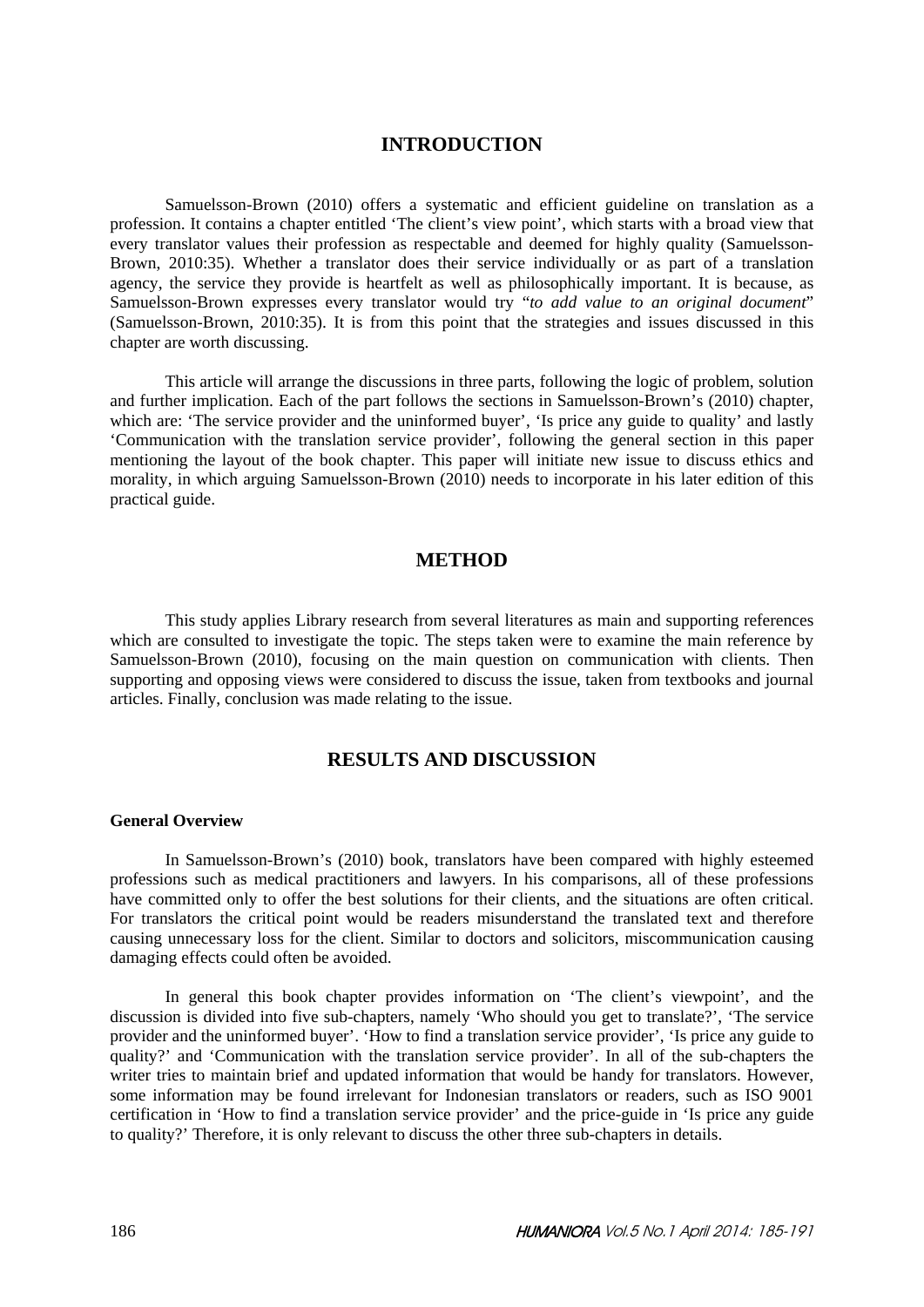#### **Some misconceptions: The service provider and the uninformed buyer**

I agree with the author of this book's argument that communicating with clients begins as early as when a client contacted a translator for a service (Samuelsson-Brown, 2010:41). Samuelsson-Brown (2010) illustrates that the communication may be about the type of the (source) text, the kind of translation service expected as well as other domestic issues (deadline, format, address, fee, etc) (Samuelsson-Brown, 2010:40). Following the initial communication, the client and translator would then agree at some point and thus began the translation process. During the translating process communication will still be continued between translator and client, especially when there is the need to clarify some information. It is indicated in the book that when there is problem in finding equivalence or when there is rejecting from the client, further communication should be taken (Samuelsson-Brown, 2010:40, *The translation handling process flowchart*).

Meanwhile, Tosi (2013) reveals the most important process in translation, which is to deliver meaning. This involves the creation of meaning, which often may be influenced by "direct line of communication" (Tosi, 2013:11) between the owner of the texts (or the author) and the translator. In most cases, this direct communication would ease the process of "interpretation and negotiation of meaning" (Tosi, 2013:12).

Baker (2011) wonderfully displays and discusses various 'exit strategies' for this kind of problem making her book an important orientation program for any translator who wish to provide consistent high quality translations. It takes an example in her book about a problem with finding the equivalence for the phrase "to go out in the rain" in Indonesian language. This is because Indonesian language has *kehujanan* and *hujan-hujanan* (Baker, 2011:7). The former gives the implication of someone being caught in the rain or one who went out without realizing that it was raining outside and then got wet. The latter provides readers with the situation that the person, having fully aware that it was raining outside, went out anyway and got wet. A careful translator may want to be sure which semantic equivalence is intended by the text and with this contacted the client or even the author to have confirmation. It is important because the word *kehujanan* have different implications with *hujanhujanan*, the first creates an unfortunate feeling while the second indicates the person was actually in a state of acquiring childlike pleasure.

Baker (2011) further highlights the importance of communication with client, especially when no morphemes or expressions are available as equivalences. The word *arruação* (Baker, 2011:7) in Brazilian language cannot be translated into another language in English, and therefore needs to be described instead. This decision will be difficult to make if the translator was oriented with specific requirement, such as word-count limitation. The translator will need to communicate this problem to the client and negotiate a solution.

The absence of real examples and problems in Samuelsson-Brown (2010)'s book is one of the limitations found. It can be understood because the book is intended to briefly guide for someone wanting start a translation agency or committing to be professional translation. Therefore, this particular chapter in about the view of the client is written in a more helicopter-view style. However, reading the chapter as a translator in need to sharpen skills, it is found that this chapter lacks in realities, making it dry and abstract.

Interestingly, communication is essential to detect misconceptions held by clients toward translation process. Samuelsson-Brown has listed at least 5 potential assumptions believed by clients, which are: (b) a translator works on his own and needs no support from the client; (b) a translated text if, say, 5000 words can be produced overnight and costs no more than  $£20$ ; (c) the client has already attempted a translation, or have asked a member of staff to do so; the client then requests that you 'just have a look at the text and tidy it up'; (d) if you have a computer, it can do the translation for you and your charges should be lower; (e) the client makes the bold statement, 'I only need a rough translation,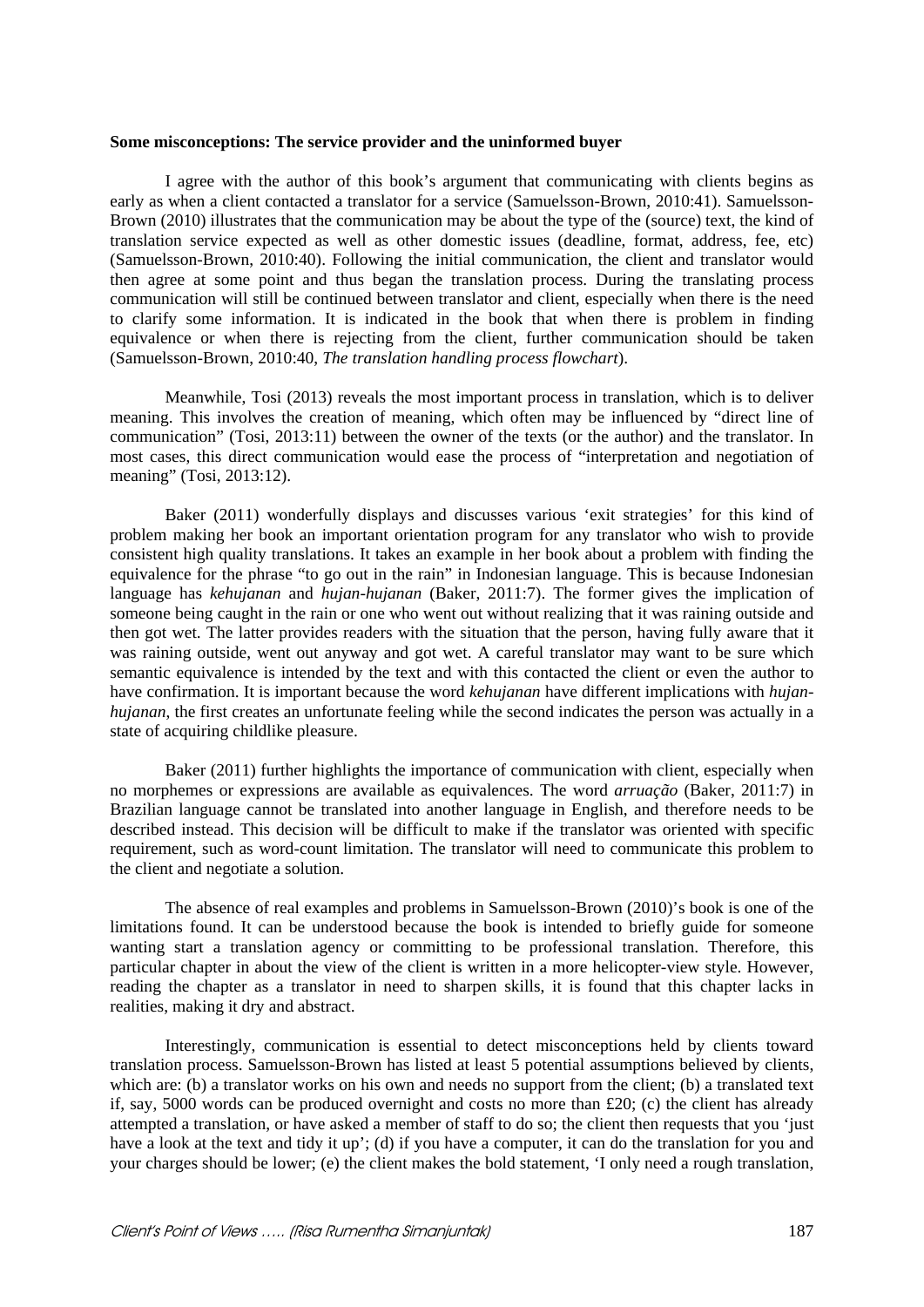you needn't spend too much time on it' (Samuelsson-Brown, 2010:36). The writer believes assumptions (b)-(e) are more about the economical point of views from the client and therefore believe that when assumption (a) is cleared, (b)-(e) will no longer exist.

In his book, Samuelsson-Brown (2010) does not elaborate more on how the assumption "*a translator works on his own and needs no support from the client*" could arise. This is rather odd since he was comparing the profession with medical or legal profession, arguing that it needs to have 'the same standing' as the previous two (Samuelsson-Brown, 2010:156). My understanding when reading his list of assumption, having understood that the writer collects the information from real translators' comments and experiences, is that a client may visualize a translator as a copy-machine or may see translation process as similar to one they find in *Google Translate* which with a click of a button they will get a number of sentences which looks like a translation. I would say that this assumption arise not solely of negligence but also because there is very little communication (perhaps from the translators themselves) about what translation is and how the process is carried out to the public or people in general.

Again, because of the lack of communication from the profession, people create assumption of what a profession is about. It is also because there are still different schools of translation, one who believes that translation is a life-created experience and ones who became translators are simply rare, as mentioned by Baker (2011:3): "*The ability to translate is a gift: you either have it or you do not*." The second school believes that one can pursue a career as a translator, having right and comprehensive knowledge about the profession, receiving the right orientation and internship opportunities before committing themselves as full-time translators. The arguments continue because the later may look as if being translator is an instant process and you only need a certificate to prove credentials of the translators. The fact is far from this, the course one take will give them the necessary foundation while the credentials will need to be proven with their translation portfolio. It is never simple but it is also not impossible to build a career as translators.

More communication will help to clear this misconception. This is by way of providing constant good translation products and to maintain trust from the clients. Baker (2011) beautifully explains these by thorough discussions on examples in every level of translation difficulties and dilemmas, providing database for similar difficulties faced by translators on-the-job.

These kinds of guideline are not provided by Samuelsson-Brown (2010). On the contrary, Samuelsson-Brown (2010) focuses more on more industrial-corporate point of view. Additionally, the guideline is mainly focusing on business dilemmas rather than translation-related-process issues, and on this I will discuss in the last part of this review.

On the role of a translator, Samuelsson-Brown (2010) moves on to say that although to prove one is a good translator may take time, a translator "*… need to ensure that the potential client understands that translation is a skilled and demanding profession*" (Samuelsson-Brown, 2010:36). When a doctor is never suspected as a simple profession or a lawyer an easy job to do, translators may have to explain to their potential clients that the process is serious and will need necessary support from the client. This should not be wrongly judged as translators' inability or lacking of skills. The communication is needed in order to have a form of agreement from the client for the solutions or prospective equivalence provided by the translator. Therefore, as the client demands the translation's quality to be nonnegotiable, translators need to make sure that the deliveries are as expected.

When translators and clients are ready to communicate, they need to make sure the communication closes effectively. In order to reach effective communication, translator must be aware that there are potential problems arising from gaps of expectations and other existing issues. And from this point I wish to discuss the possible gaps created by miscommunication and possible ways to overcome them.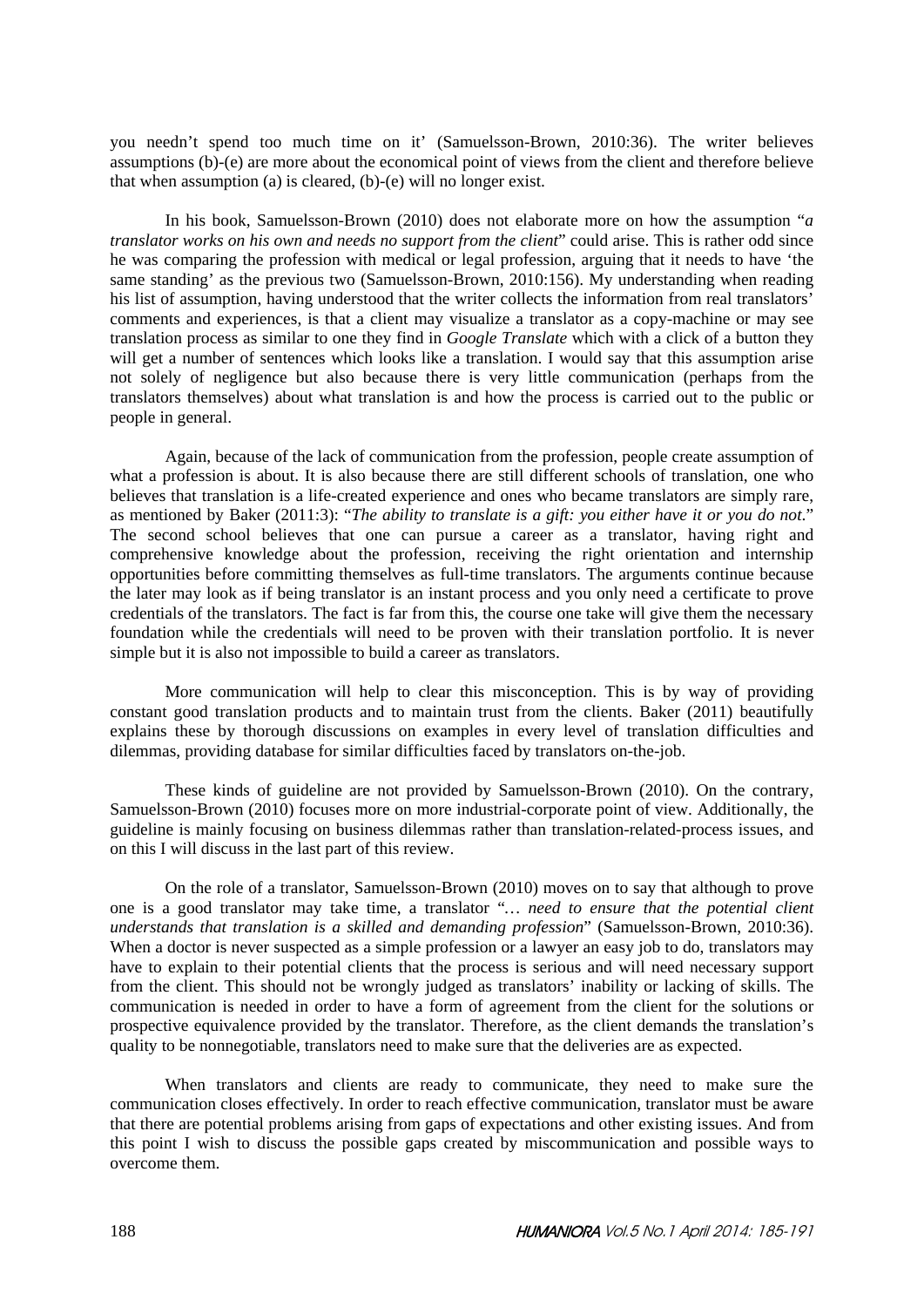#### **Issues and solutions to miscommunication: Is price any guide to quality**

This issue is initiated in the sub-chapter 'Is price any guide to quality'. I want to argue that this sub-chapter does not expect readers to be translators. The catch-phrase is intended to inform a client on how to make a reasonable demand to a translator. I think this is a good way to attract attention but I want to argue that the answer is not that helpful.

In short the answer to the initiated question is "No, price is not a guide to quality", however translation agency may cost slightly more than an independent one. Swiftly, Samuelsson-Brown (2010:40) moves to discuss the translation handling process, which exemplifies communication between client and translator, from recording details on how the translation needs to be carried out, what the client requests in specific or what the client has instructed, checking the results by means of filling or noting it in the order form, another communication done by project manager (using the record of request from client), and finally communicate the final translation to the client (and get their approval).

What Samuelsson-Brown (2010) intends to say is to direct readers to fully understand the intricacies in a translation process. And by doing this, hopefully, clients will value translation process and translated piece better. I say this is a strong part in this book, where different mentioning and discussion of the careful and heartfelt process done in translation is to be valued fairly by client. Upon reading this book, and particularly this chapter, I believe potential clients or public readers will have new perspective on how valuable translation job is and hopefully are willing to pay with good amount of money.

#### **'Communication with the translation service provider'**

In this sub-chapter, Samuelsson-Brown (2010:40) reminds every translator that "*the essence of communication is clarity of expression and correct understanding of the message*" meaning that communication needs to be kept simple and straightforward, focusing on what to be solved and negotiated, and aiming to get results. He also reminds translators to "*communicate in the right language and people will understand*" (Samuelsson-Brown, 2010:40), remembering that the clients may still be occupied with the misconceptions and therefore translators need to speak within the conceptions and the limited knowledge of the hearer. The whole process of communication is aimed at solving the problems arising in the quality delivery, or the quality gaps as follows: (a) the gap between what the client expects and the project manager's understanding of what the client wants; (b) gap between project manager's perception and what the client wants and the actual specification for the translation; (c) gap between client specification and how client views the deliveries; (d) gap between client's experience and external communication to the client (advertisement promise not delivered); (e) Gap between client's expectation and experience (experience is determined by the product supplied to client) (Samuelsson-Brown, 2010:40).

Gap (a), (b) and (d) arise in a translation agency and the context is not really suitable to Indonesia as there are not many, if any, middle-size translation agencies that has operational manager, customer relation officer, and commercials or ads in the news. In fact, these gaps are going to be treated as Management Commitment in ISO 9001 audit and such cases are not gaps worth discussing in this Chapter review paper. Meanwhile, it is interesting to note that when translation can be considered as cultural and literary practice, of then these gaps do not arise on independent factors. It has been displayed that five gaps displayed by Samuelsson-Brown are business or administrativerelated. In reality, there are more factors, such as culture, linguistic, literary, politics, education as well as other commercial interest that may be intertwined in the text (Venuti, 2004). Many of the problems in communicating these implicit messages often deal with ethical and moral considerations.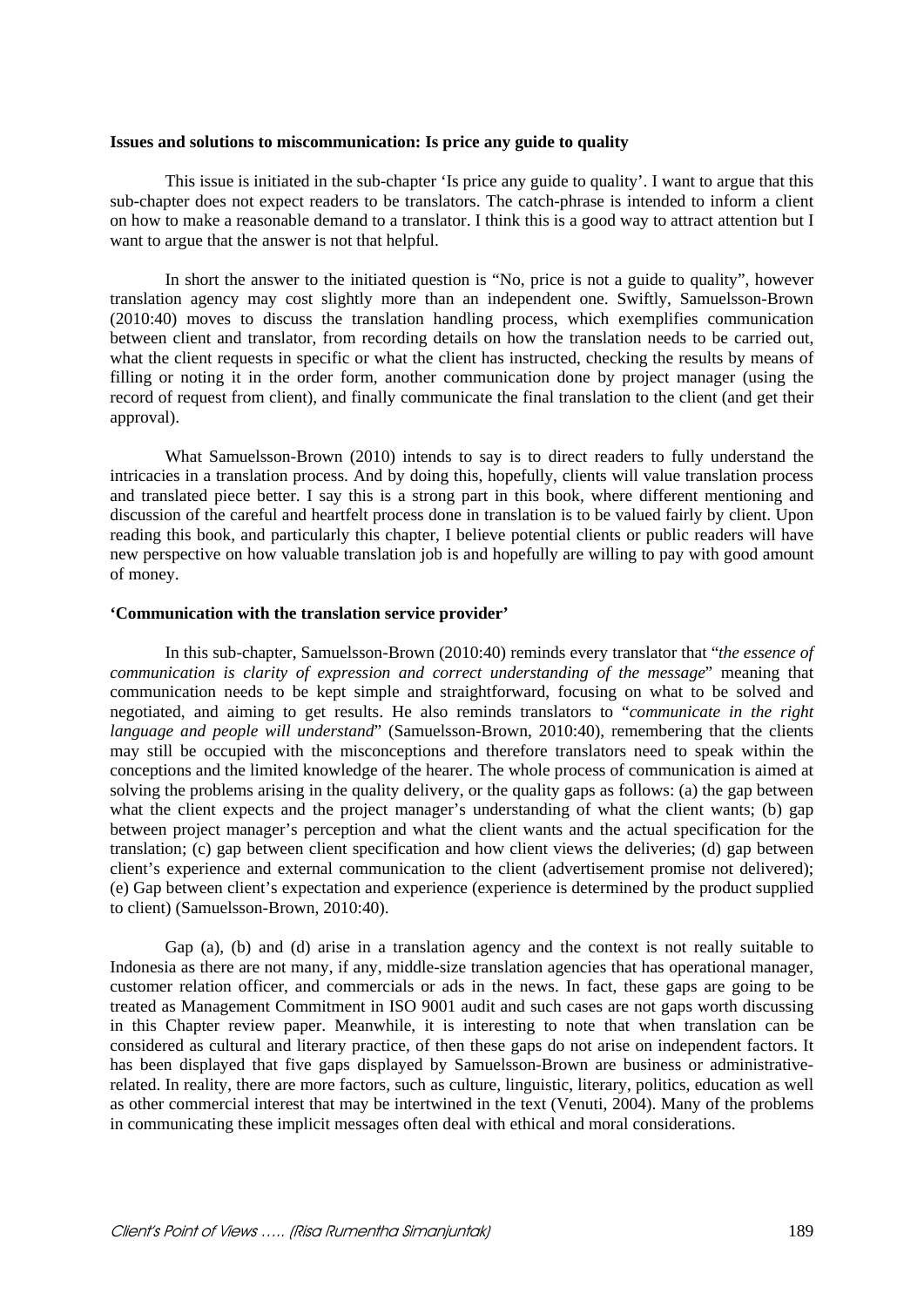#### **Ethics and morality: Beyond office communication**

I think the last sub-chapter is the strongest section in Samuelsson-Brown (2010) third chapter. It encompasses the fundamental value of the translation as the communicated piece. Naturally, such strong statement and ought to be elaborated as well as given examples to. For me as a translator a guideline needs to speak to me in ways that steps to take during the hardship of communication. I would appreciate more if Samuelsson-Brown (2010) had shared one of his experiences that inspired him to write these statements.

I also believe that communication needs to consider the needs of both parties: the translator and the client. Samuelsson-Brown (2010) discusses these needs as business related, while Baker (2011) takes a more humanistic and political stance: ethics and morality. Samuelsson-Brown's (2010) third chapter does not discuss this in details or does not provide enough elaboration on this part, which I think he should have done. Below is my argument to that.

In the previous discussion of this critique paper, communication has been discussed as to clarify the client's intentions and the shortcomings of the source texts. Its initial intention was to avoid miscommunication and to mend the diverted perception on translation process. All of these motives give communication as important element in ensuring the success of translation process and mechanics.

In contrast to Samuelsson-Brown's (2010) book, more comprehensive view on the role of translation is proposed by Baker (2011), by saying that ethics and morality are the intricate yet vital roles of translation process. As translators, communicating their service and process may often being undermined and neglected because of the pervasive stereotypes that translation process can be easily replaced by word-processing application or with any available translation tools (Samuelsson-Brown, 2010 and Baker, 2011). However, Baker (2011) implies that through translation new realities can be introduced, believing that any 'reality', referring to any relative state of being or condition, "*cannot be assumed to exist independently of language*" (Baker (2011:7). Therefore, translation may change the course of world- peace by delivering messages that could create negative sentiments. Translated texts may also inform people that there is no future for war, knowing the adversities and casualties it brings. By this communication in translation, or communicating with clients, has very important role in making sure the message delivered is as intended and for a good cause. The latter may need more judgment and this is where the notion of ethics and morality come into the discussion of translation.

In Baker (2011) ethics is being described in two distinctive poles of the argument, one focuses on what is supposedly done and the other on what is good. The first one, what is supposedly done, or from deontological perspective, suggests what is ethical with what a translator, being a professional, should do within their capabilities and areas of duties, saying for example that to be neutral is the professional way of a translator (Baker, 2011:276). The later, focusing more on the good impacts of the ethical decision, takes the teleological perspective, as the book describes to be neutral means that as translators they should not include personal inclination, for example by condemning same-sex marriage when there is no such nuances in the source text.

Ethics and morality become intertwined in this sense, which is to do what is right for the good cause. Therefore to illustrate that point, as much as it is professionally done, a manual for euthanasia should not be translated. And being condoned for rejecting such material, a translator would then communicate this decision with the clients.

With this notion, communication with clients opens a new dimension, from a mechanical process in translation to a social control mechanism. This way translator is expected to keep professionalism in the highest level while participating actively in wider political and social change.